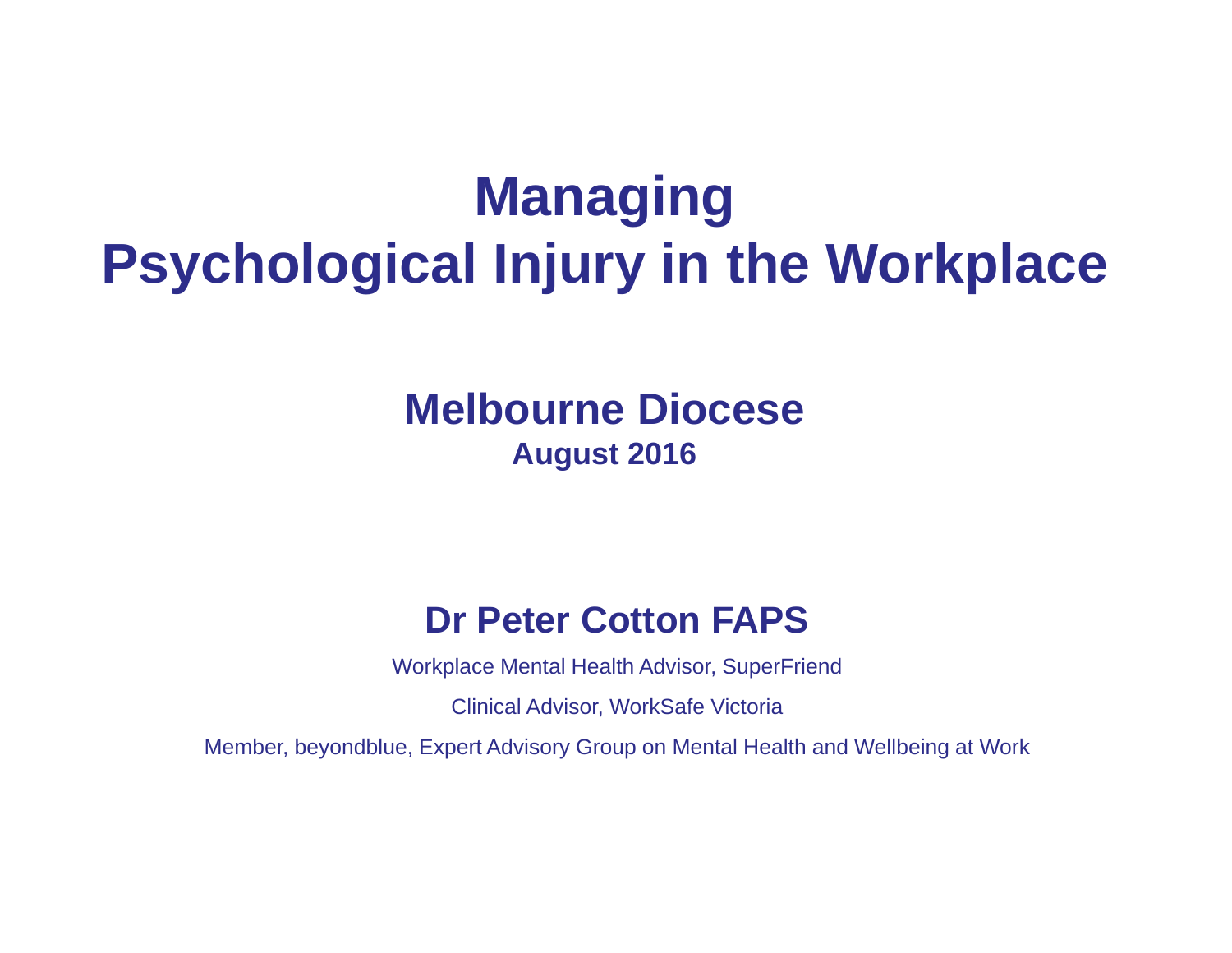#### **Session overview…**

- $\bullet$ **Premier education sector prevention programs**
- $\bullet$ **Research on what makes a difference in school improvement programs**
- •**Impact on reducing psychological injury risk**
- $\bullet$ **The importance of early help-seeking**
- $\bullet$ **Barriers to early help-seeking**
- •**Addressing barriers**
- $\bullet$ **Issues in managing workplace mental health issues**
- $\bullet$ **Workers compensation, treatment and return to work**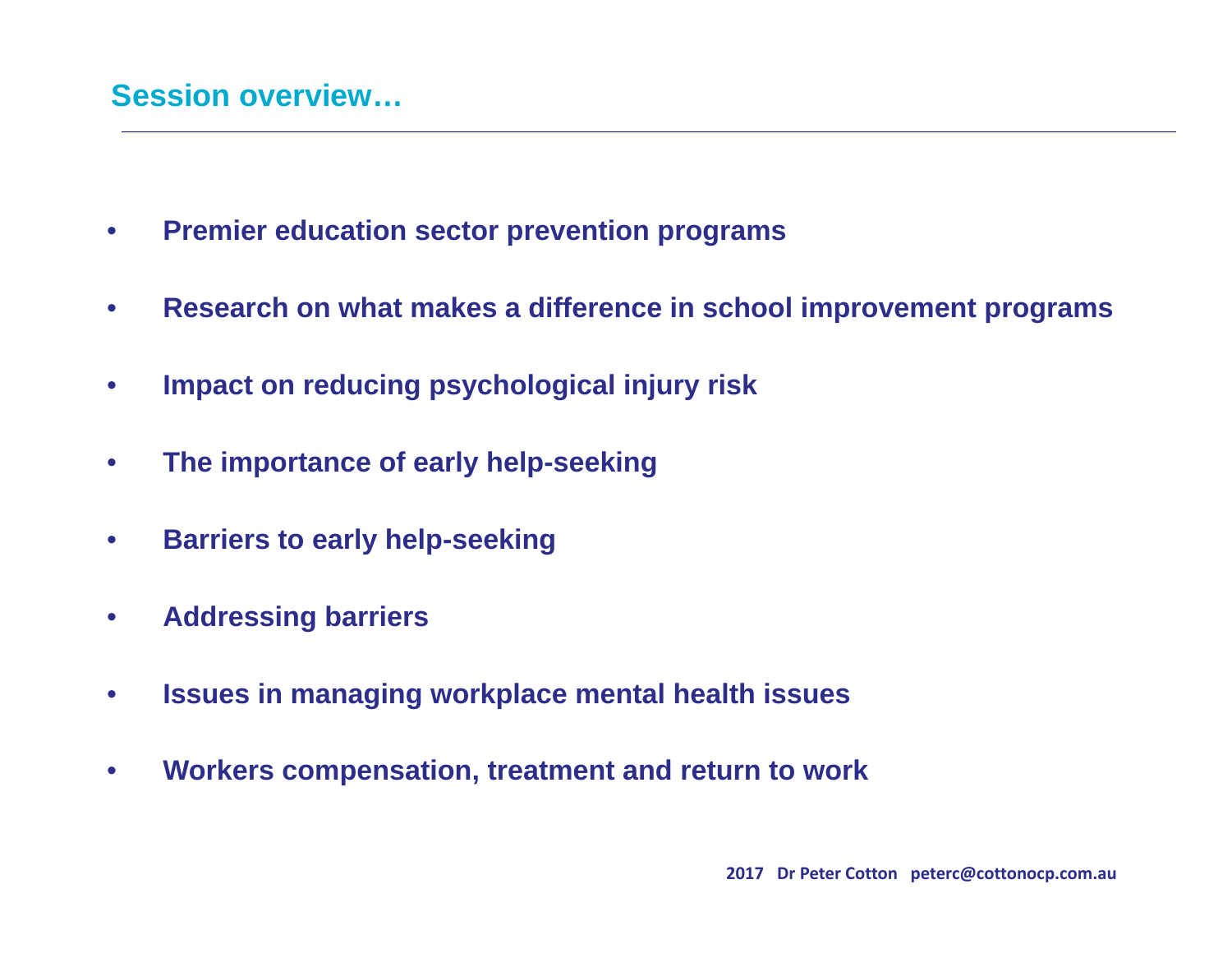#### **Workplace mental health promotion …**

"Mental health is everyone's business: It's OK to talk about mental health in the workplace. "

*Working as One: Promoting Mental Health and Wellbeing at Work APSC and Comcare (2014)*

*Endorsed by National Mental Health Commission* 

**2017 Dr Peter Cotton peterc@cottonocp.com.au**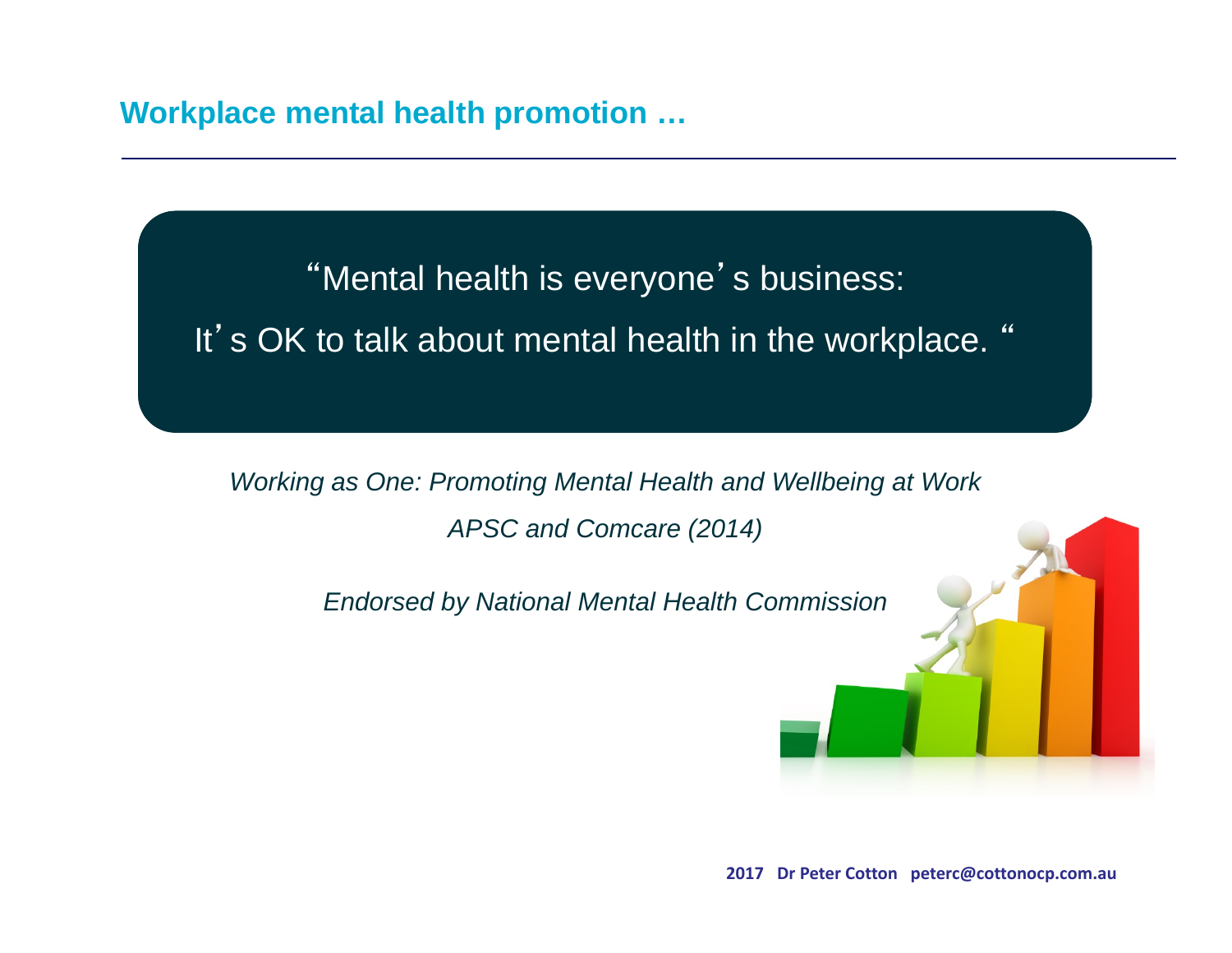### **Key education sector prevention programs**

- $\bullet$ *Building Cultural Capacity program (Catholic Education)*
- $\bullet$ *Coaching for Leadership Teams program (Bastow)*

This program aims to enhance the capabilities of school leadership teams and to provide them with the knowledge and skills necessary to build a strong team-based professional learning environment that is based on trust, openness, collaboration and co-construction.

To engage staff in effective professional development that focuses on improving student outcomes, and enhancing staff and student wellbeing.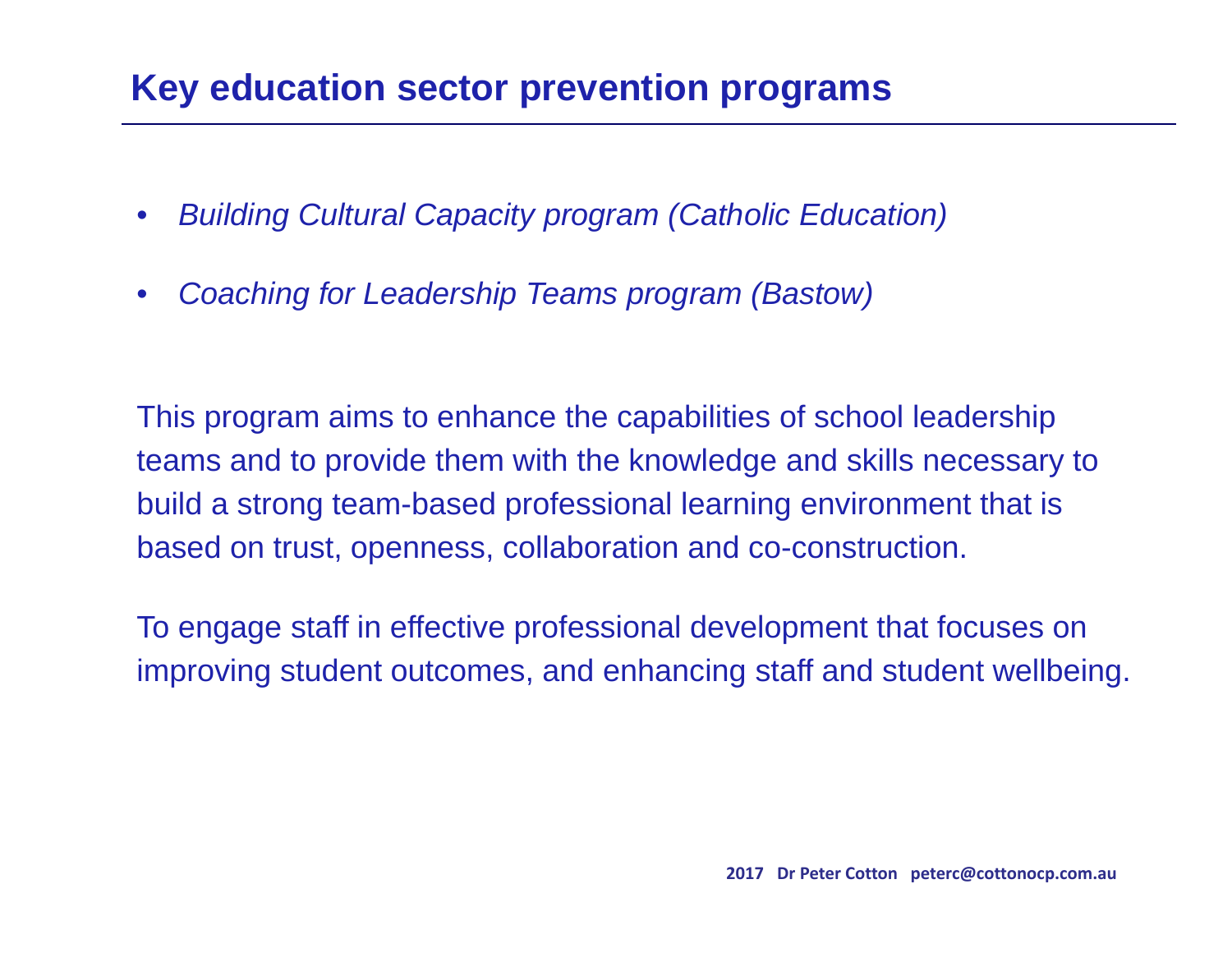## **Key education sector prevention programs**

- $\bullet$ Establish School Improvement Team
- •Coaching of SIT & School Leadership Team
- • Identification of key elements of school climate that influence student outcomes (and staff wellbeing);
- $\bullet$  Build capacity of leadership team and SIT to use appropriate tools via action learning initiatives to address school improvement priorities;
- $\bullet$ Whole staff professional learning workshop;
- $\bullet$ Form Action Teams to address specific identified improvement priorities;
- •SIT leads a school review process to evaluate and refine agreed actions
- • Approximately 12 days of workshops and coaching support sessions spread over one to two school terms.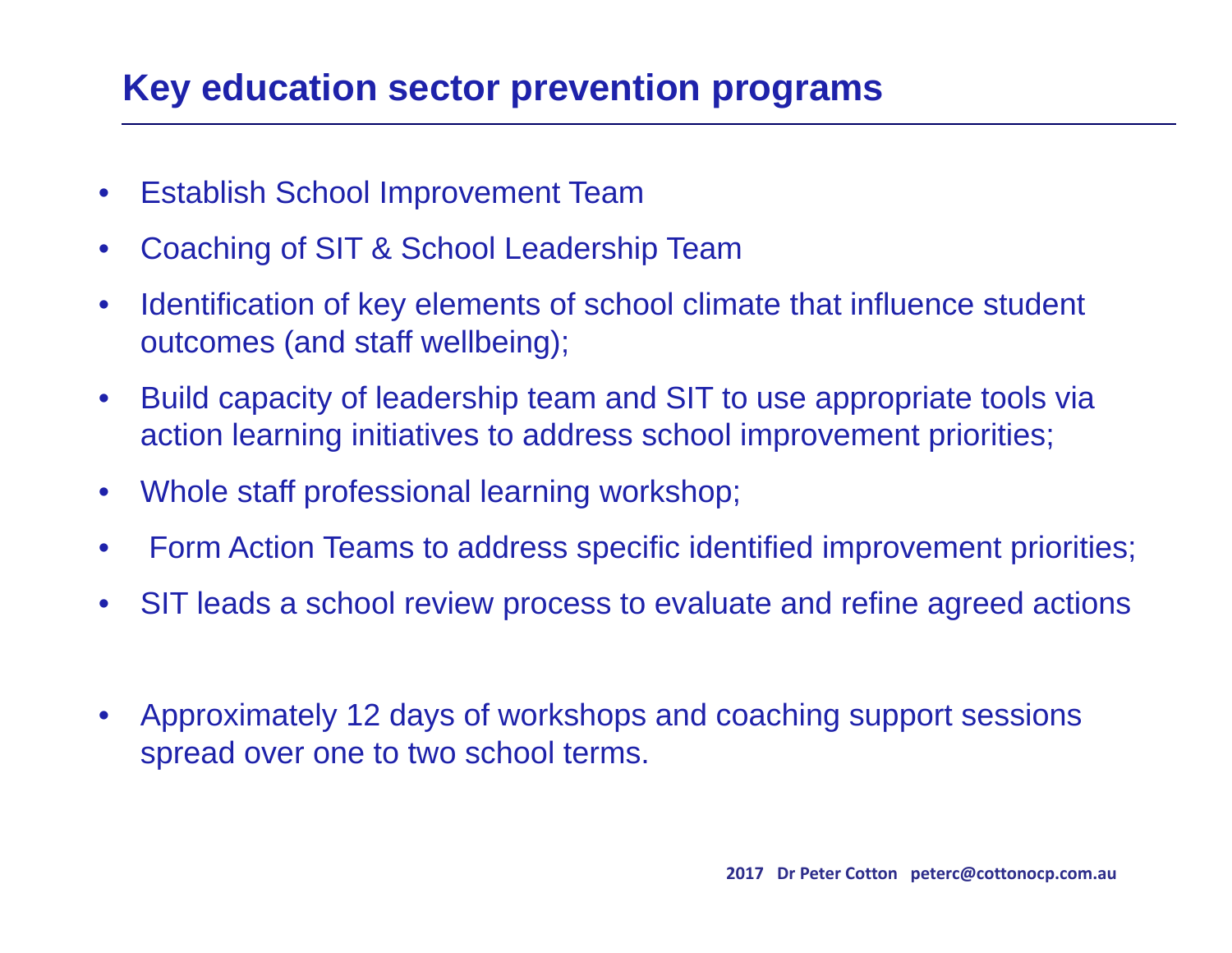The study compared:

- • 89 schools that improved (i.e., significant improvements in school organisational climate, teaching climate and wellbeing indicators);
- • 103 schools that did not improve (i.e., no improvement or small declines in school organisational & teaching climates and wellbeing indicators).

Biggest differences between these two groups was in leader behaviors:

- • Two key climate differentiating indicators: Engagement/Empowerment and Supportive Leadership:
- • Leaders who approach school improvement in a manner reflective of a genuine distributed leadership culture (top down + bottom up) cv
- •Leader-driven approach (top down only)

*Hart el al (2017)*

**2017 Dr Peter Cotton peterc@cottonocp.com.au**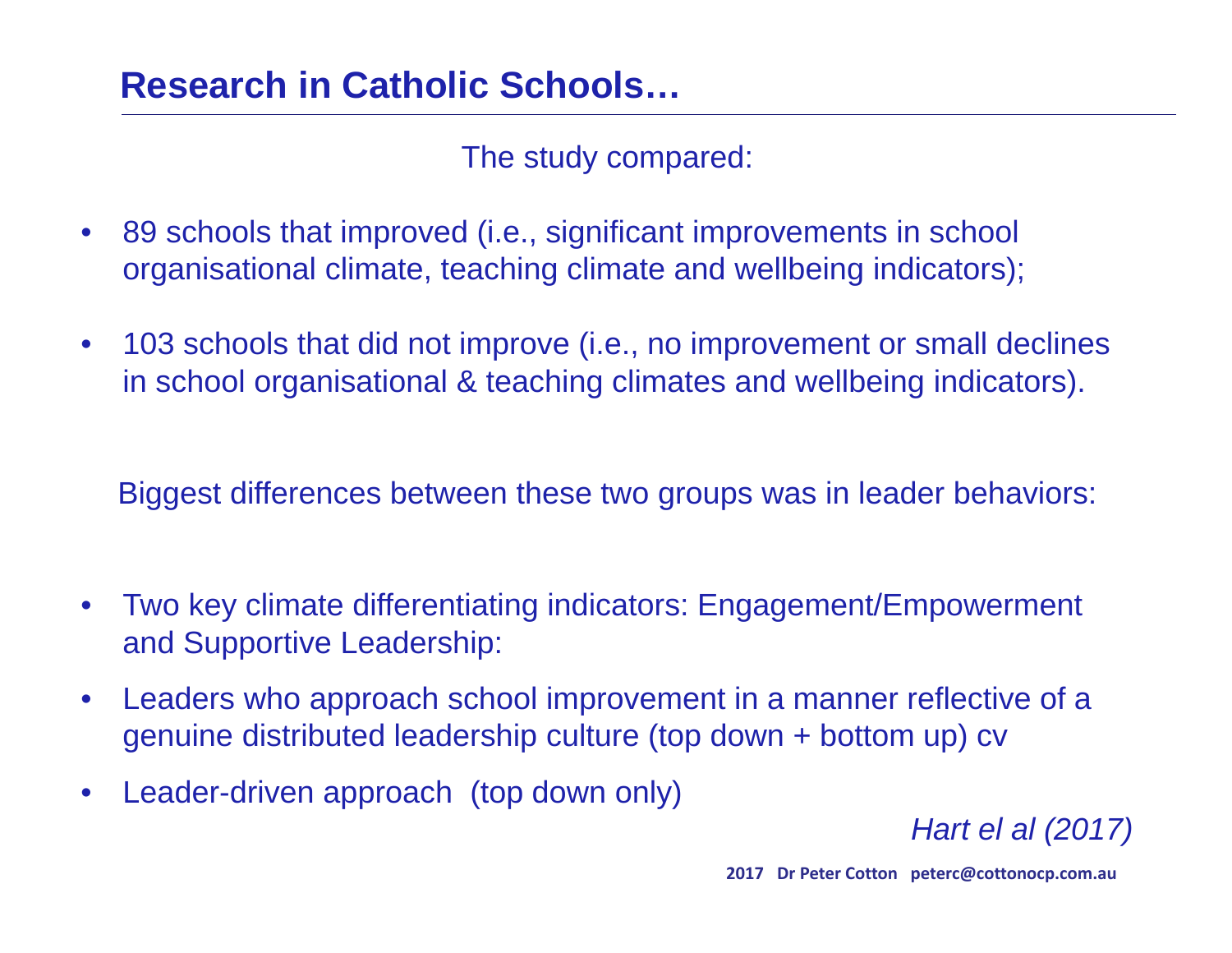#### **Case study: Outcomes from a Secondary School CLT program**



Hart P.M., Cotton P. and Scollay C.E., (2015). 'Flourishing at work: Improving wellbeing and engagement. In R.J. Burke, K.M. Page and C.L. Cooper (Eds.) *Flourishing in Life, Work and Careers*. Cheltenham UK: Edgar Elgar.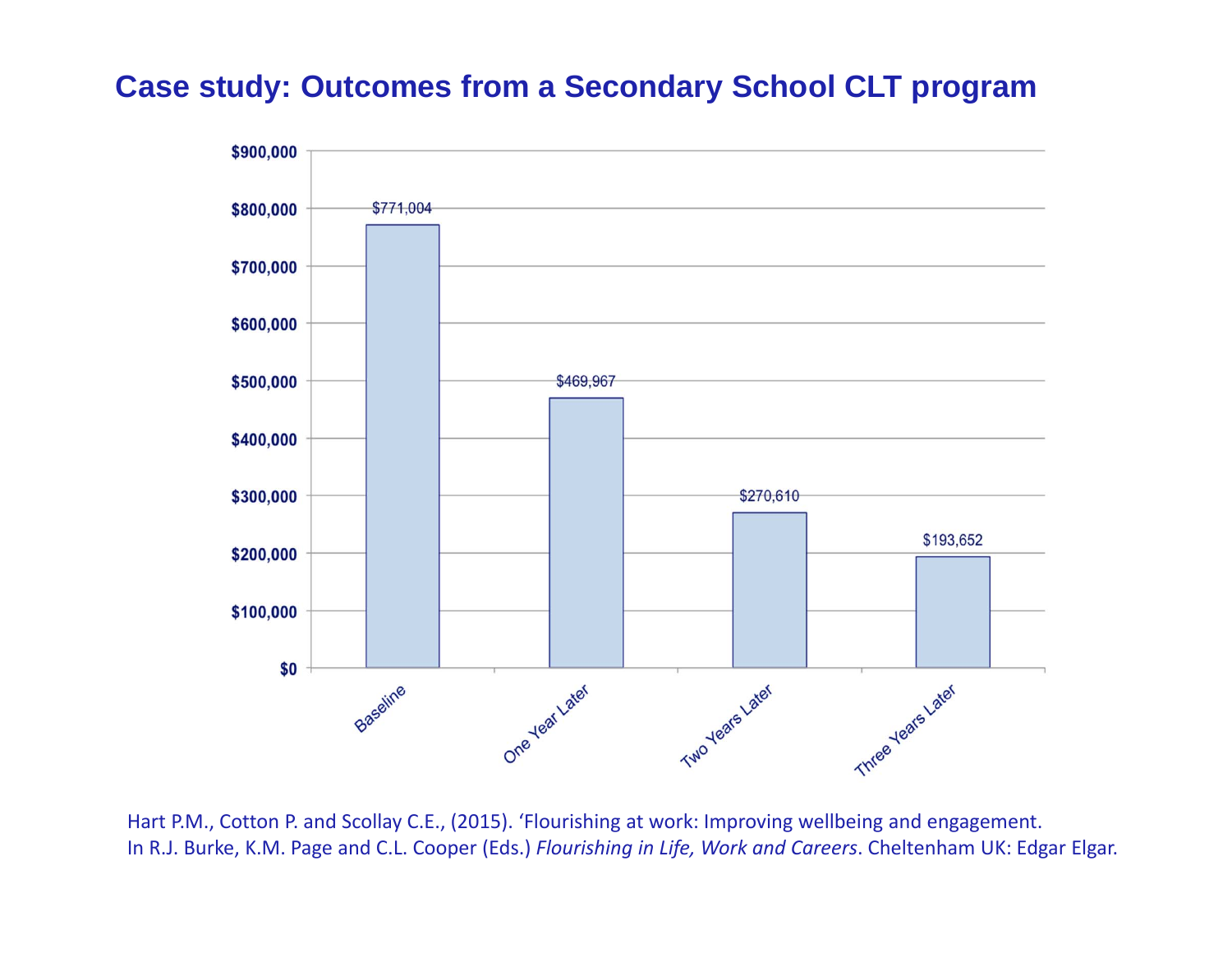*A key goal of any workplace mental health and wellbeing strategy:* 

"Validate and encourage early help seeking behaviour"

- •*Workplace mental health: developing an integrated apprach. De LaMontagne et al (2014)*
- $\bullet$ *Victorian Government Mental Health Charter (2016)*
- $\bullet$ *White paper (2017) Tasmanian Centre for Work, Health and Wellbeing Network in collaboration with national and international researchers, practitioners and policy makers).*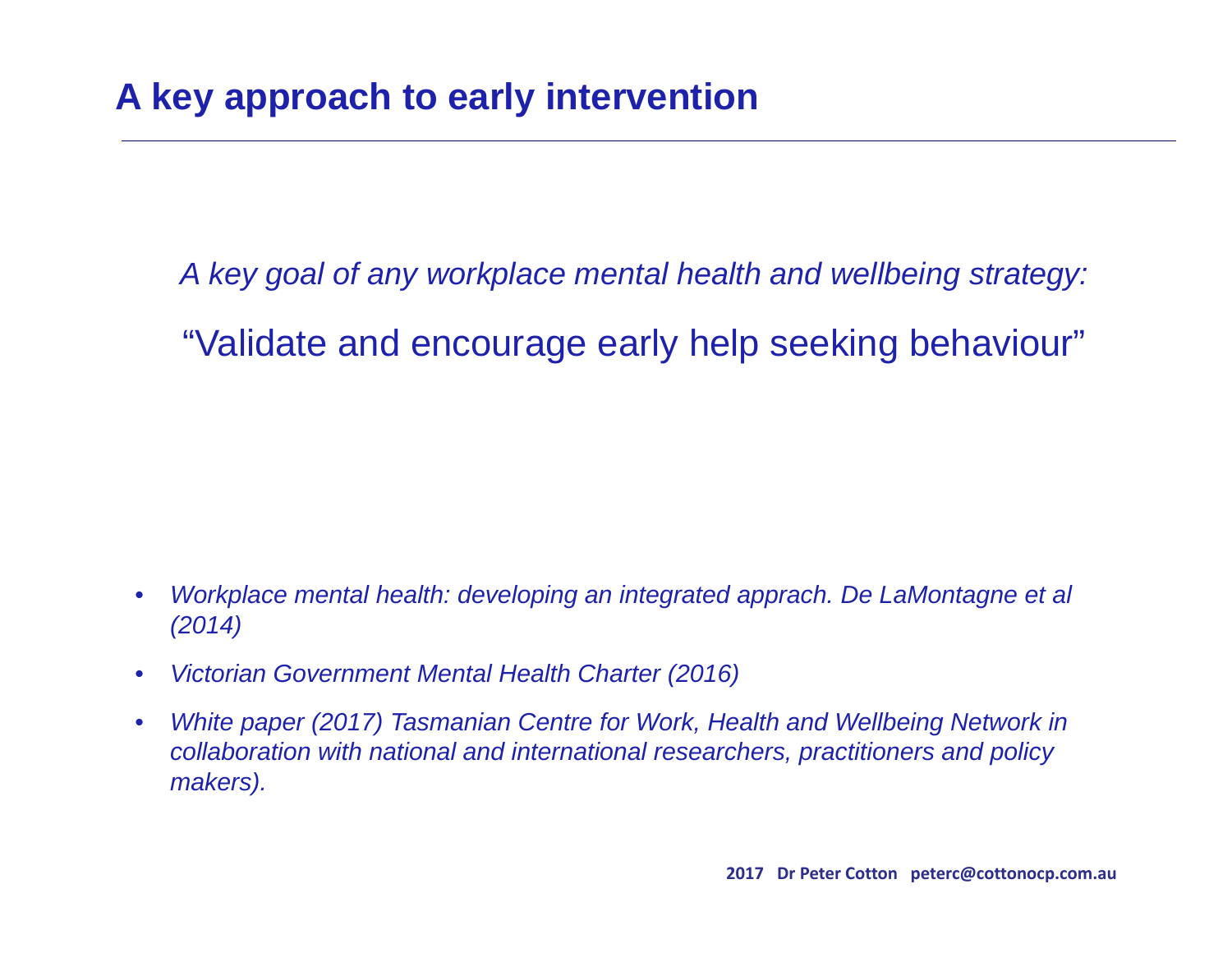- 1. Mental health stigma
- 2. Self stigma
- 3. Lack of recognition of early warning signs
- 4. Past 'once bitten twice shy' treatment experience
- 5. Denial coping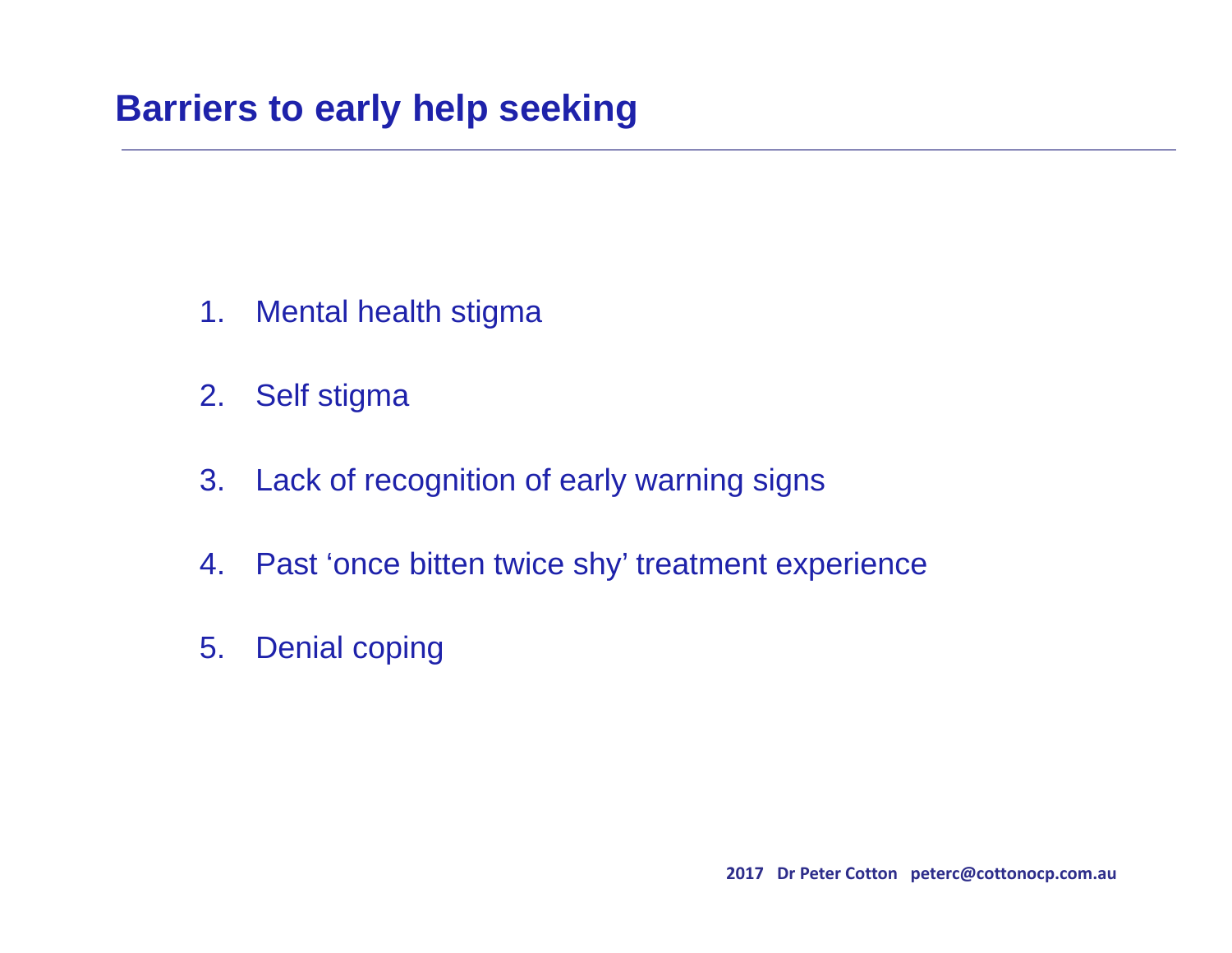# **Current status of workplace mental health related issues**

*Mental health is still treated differently, relative to physical injuries, at all levels:*

- Mental health? allowed more latitude in workplaces / hands off approach
- Avoidance by managers in engaging with at-risk individuals;
- Fear of aggravating mental health problems?
- Commonly, managers feel ill equipped to proactively engage with at risk staff
- "We have an EAP so we don't need to do anything else?"
- GP certification is more liberal compared with physical injuries.
- Conflation of mental health diagnoses with work total incapacity in GP certification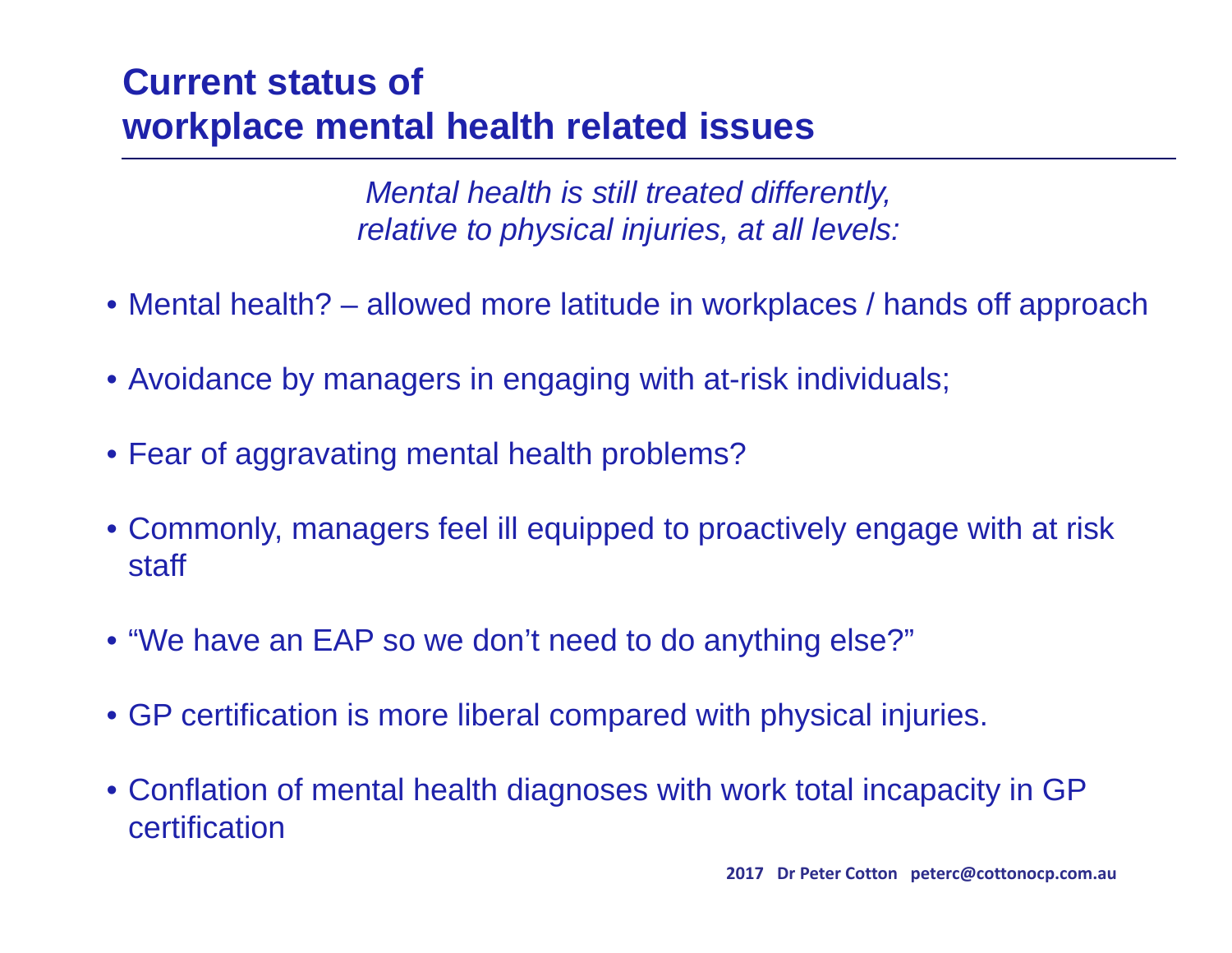### **Addressing mental health issues**

- $\bullet$ Mental health literacy training?
- •Respond to early warning signs …
- •Proactively initiate supportive conversations;
- • Conversation should be framed by expression of genuine care and concern;
- $\bullet$ Encourage help-seeking;
- $\bullet$ Develop a structured support plan;
- •Case conference (compensable and non-compensable cases)?
- $\bullet$ Promote multiple pathways to care: E-mental health, Apps etc.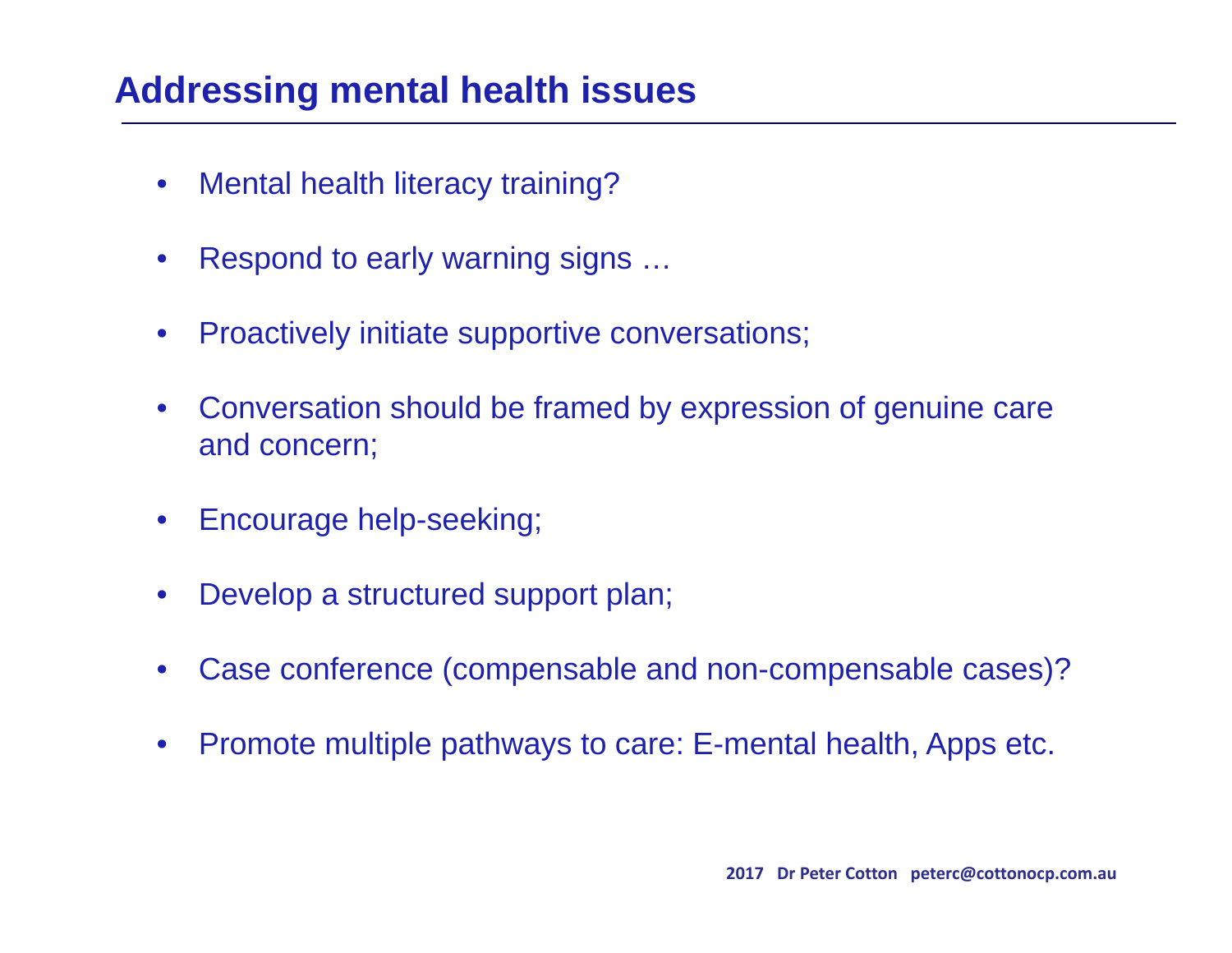# **Why early support and re-engagement with employment is important**



**Australian Faculty of Occupational and Environmental Medicine**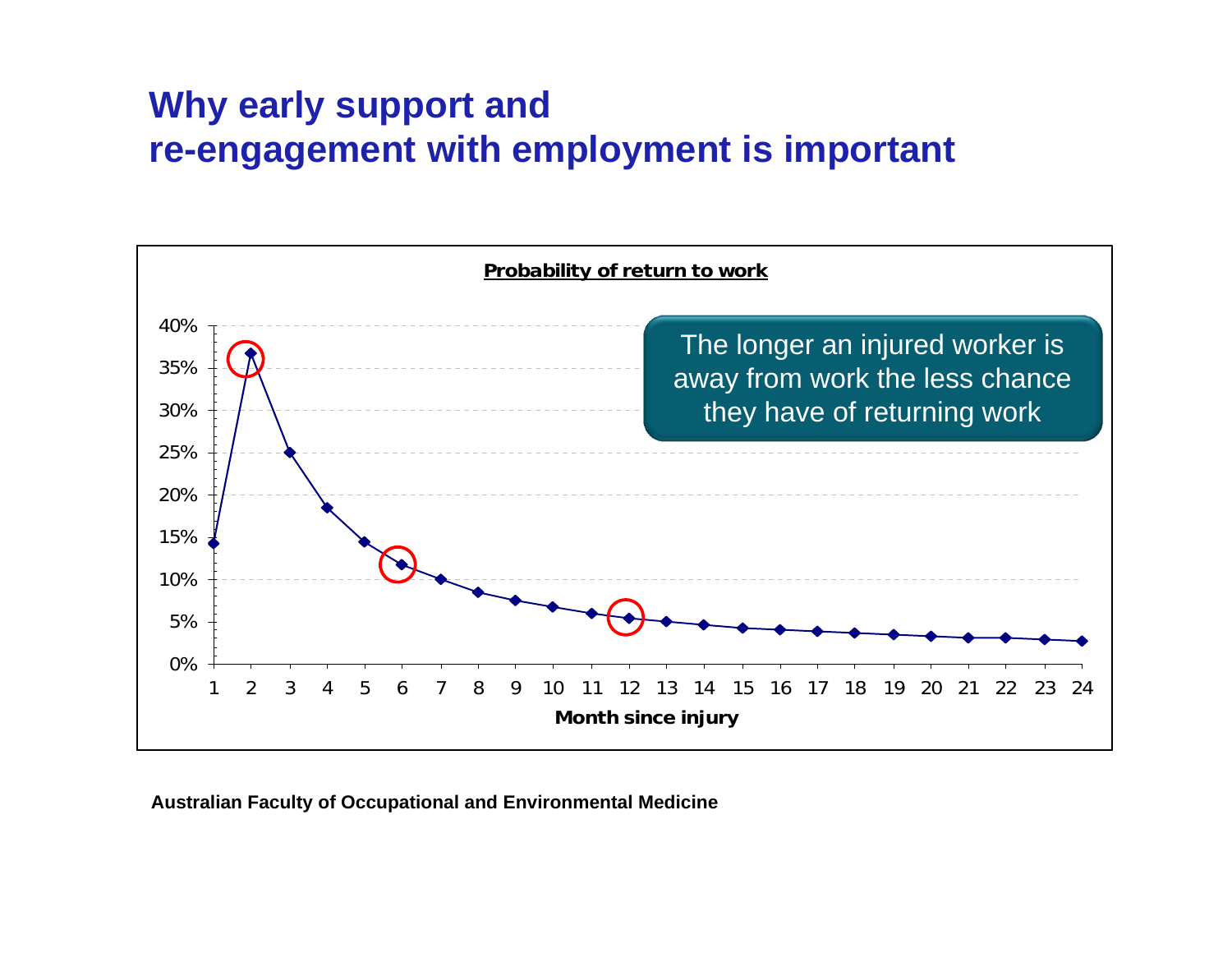- $\bullet$  The role of the workplace support in facilitating, hindering or derailing return to work outcomes (Safe Work Australia, 2016) .
- $\bullet$  Organisational experiences explain more of the variation in levels employee wellbeing compared with the impact of operational incident exposures (Hart & Cotton, 2003; Cotton and Hart, 2003).
- $\bullet$  'Perceived Organisational Support' (POS) mediates a range of performance and wellbeing outcomes including stress reporting, absenteeism and discretionary effort (Eisenberger & Stinglhamber, 2011)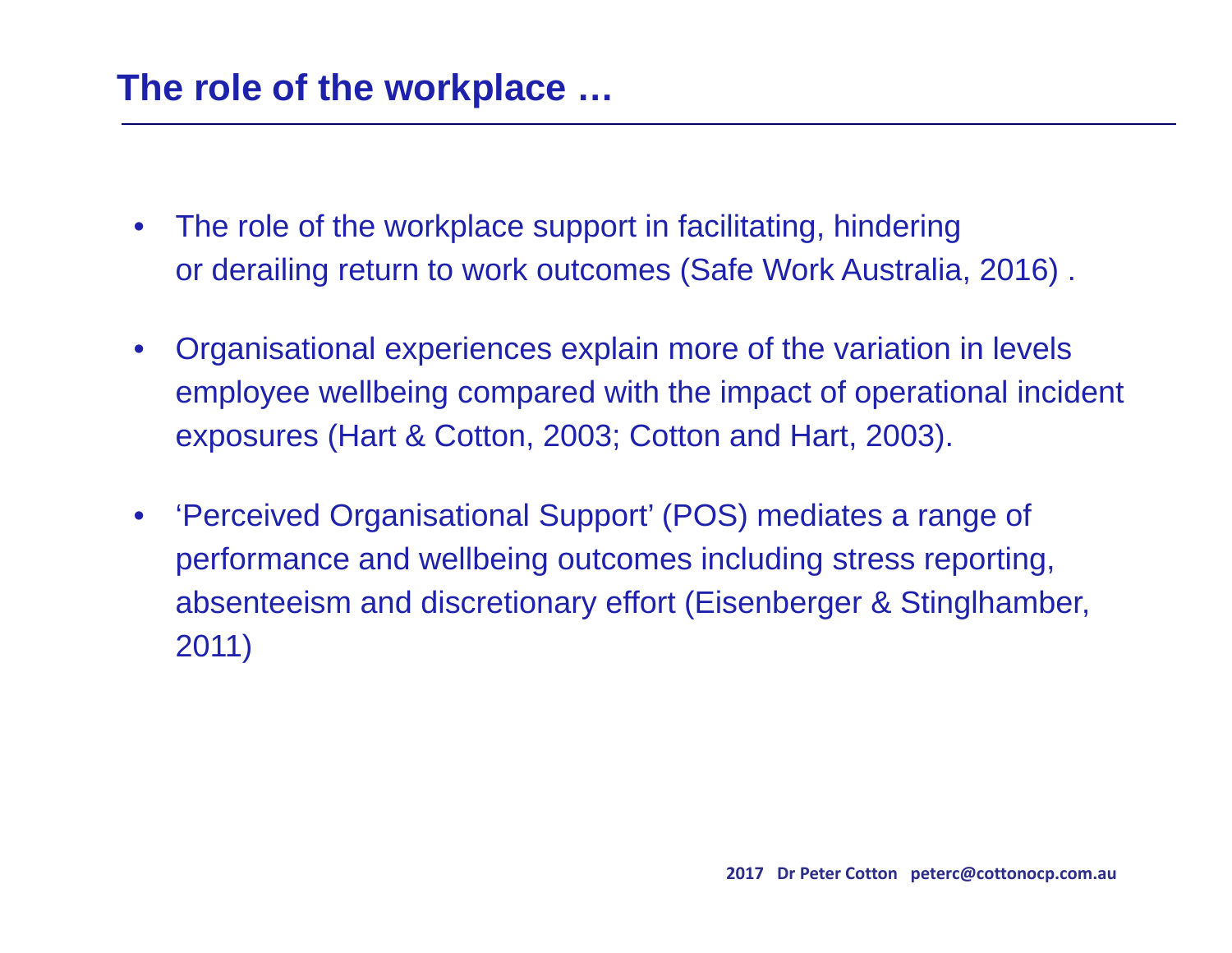# **Psychosocial / industrial overlay issues**

*Key psychosocial overlay issues:*

- $\bullet$ Perceived poor workplace support;
- $\bullet$ Perceived unfair treatment/injustice;
- $\bullet$ Low morale/job dissatisfaction.
- $\bullet$  Medical professional often conflate these issues with clinical presentation;
- $\bullet$  These psychosocial issues are generally more significant drivers of outcomes over and above clinical symptoms.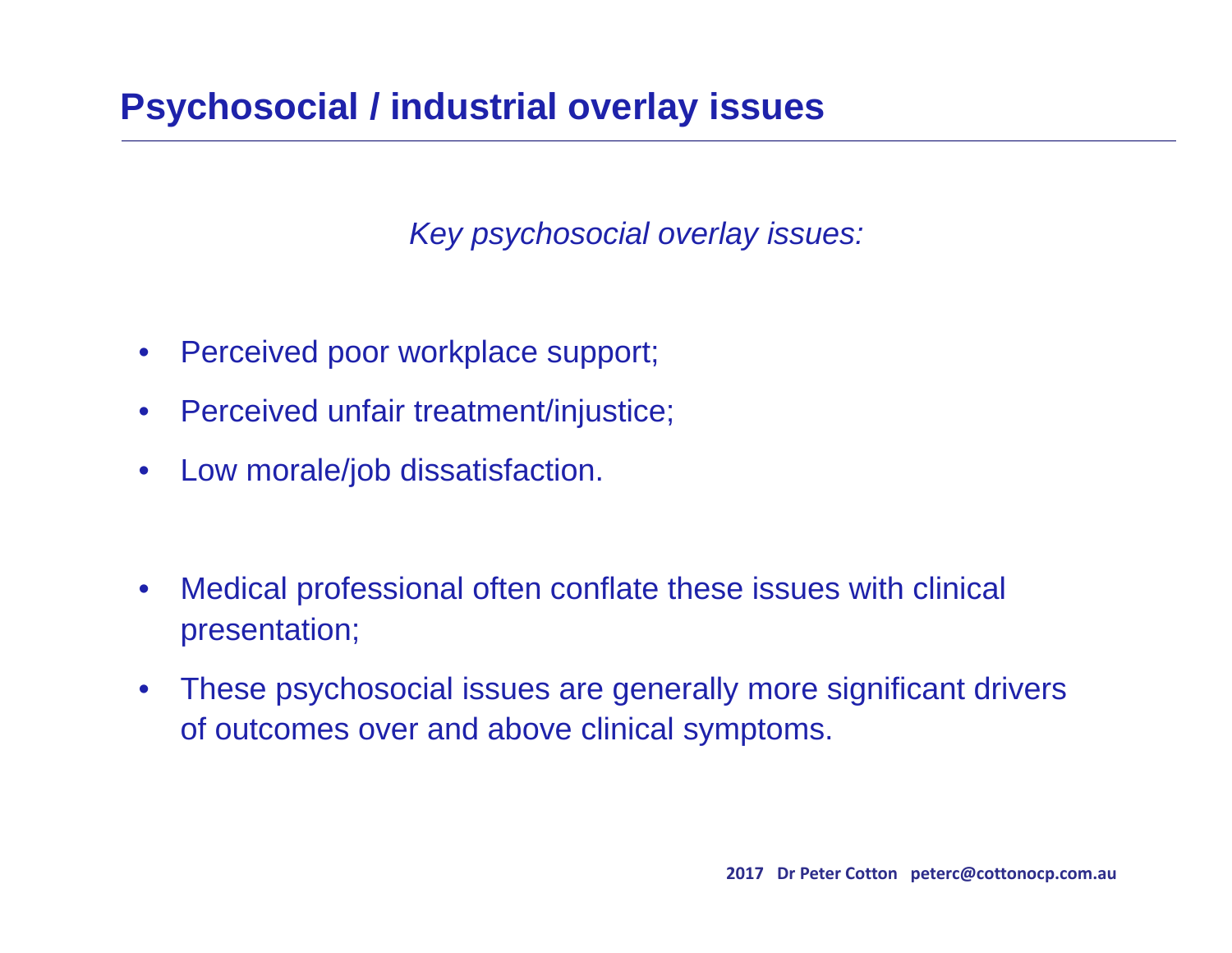#### **Low Morale Type:**

Driven more by a decline in morale rather than a substantive increase in psychological distress/clinical symptoms. Typically involves interpersonal conflict and/or work dissatisfaction issues ['*Disgruntlement with work* ' *is not a medical diagnosis!* ].

Tendency to medicalise these claims – 'Adjustment Disorder' – and this makes them worse.

These individuals do not need treatment – they need vocational assistance, conflict resolution and HR interventions